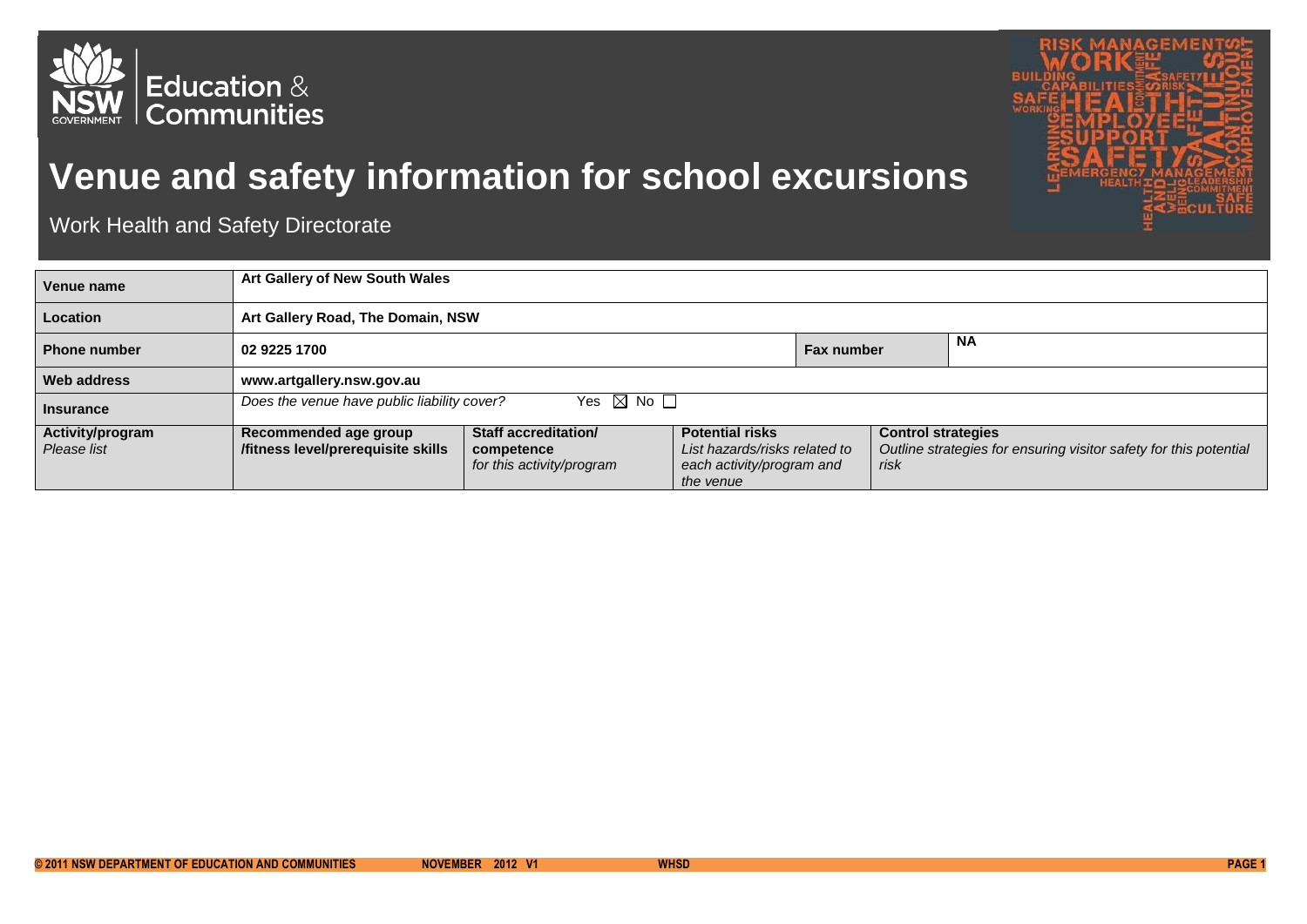| Serviced | Years Pre-school -12<br>Fitness N/A<br>Prerequisites N/A | Minimum:<br>Fine Arts / Visual Arts Degree,<br>Bachelor of Teaching / Dip Ed,<br><b>AGNSW Gallery Educators</b><br>training course, Child<br><b>Protection Clearance</b> | 1. Gallery entrance stairs<br>2. Escalators<br>3. Interference from<br>members of the public<br>4. Use of a range of art<br>materials and tools | 1. Hosts and Gallery Service Officer at Gallery entrance to<br>guide groups and assist with class management, cloaking<br>and negotiation of entrance and foyer.<br>2. Gallery Service Officers are stationed close to escalators<br>to supervise and support group use.<br>3. Gallery Artist Educators leading school tours assist in                                                                                                                                                                                                                                                                                                                                                                                                                                                                                                                                                                                                                                                                                                                                                                                                                                                                                                                                                                                                                                                                                                                                                                                                                                                                                                                                                                                     |
|----------|----------------------------------------------------------|--------------------------------------------------------------------------------------------------------------------------------------------------------------------------|-------------------------------------------------------------------------------------------------------------------------------------------------|----------------------------------------------------------------------------------------------------------------------------------------------------------------------------------------------------------------------------------------------------------------------------------------------------------------------------------------------------------------------------------------------------------------------------------------------------------------------------------------------------------------------------------------------------------------------------------------------------------------------------------------------------------------------------------------------------------------------------------------------------------------------------------------------------------------------------------------------------------------------------------------------------------------------------------------------------------------------------------------------------------------------------------------------------------------------------------------------------------------------------------------------------------------------------------------------------------------------------------------------------------------------------------------------------------------------------------------------------------------------------------------------------------------------------------------------------------------------------------------------------------------------------------------------------------------------------------------------------------------------------------------------------------------------------------------------------------------------------|
|          |                                                          |                                                                                                                                                                          |                                                                                                                                                 | negotiation of spaces, stairs and escalators.<br>4. All Gallery Officers are trained in first aid. At least two<br>qualified first aid officers are rostered daily to provide<br>immediate treatment if an accident occurs. The Team<br>Leaders are trained as occupational first aiders and can<br>assist the first aid case if needed.<br>5. All Gallery Service Officers and Gallery Artist<br>Educators have undertaken training relating to child<br>protection issues.<br>6. All art materials are non-toxic; all tools are well maintained<br>and where appropriate safety tools (eg safety scissors,<br>wooden easels) and protective equipment (eg eye protection,<br>aprons, rubber gloves) are used. Students prior to such tours<br>are briefed on the task and correct and responsible use of all<br>materials, tools and the environment in which they are to be<br>used (eg gallery space).<br>7. Bookings Office, GSOs and Hosts are available to assist<br>teachers/school tours with advice and strategies for<br>negotiating gallery spaces, stairs and escalators, use of the<br>collection and awareness of lecture theatre space, exits and<br>format of sessions available.<br>8. Students prior to visiting tours are to be briefed by<br>supervising teacher on the rules and requirements of the<br>Gallery environment, planned tasks and correct responsible<br>use of all materials, tools and the environment in which they<br>are to be used (eg gallery space).<br>9. Further advice on safe and correct use of the Gallery,<br>effective programming and excursion logistics are available<br>via Gallery Education information (see 'Supervision/services'<br>section of this document). |
|          |                                                          |                                                                                                                                                                          |                                                                                                                                                 |                                                                                                                                                                                                                                                                                                                                                                                                                                                                                                                                                                                                                                                                                                                                                                                                                                                                                                                                                                                                                                                                                                                                                                                                                                                                                                                                                                                                                                                                                                                                                                                                                                                                                                                            |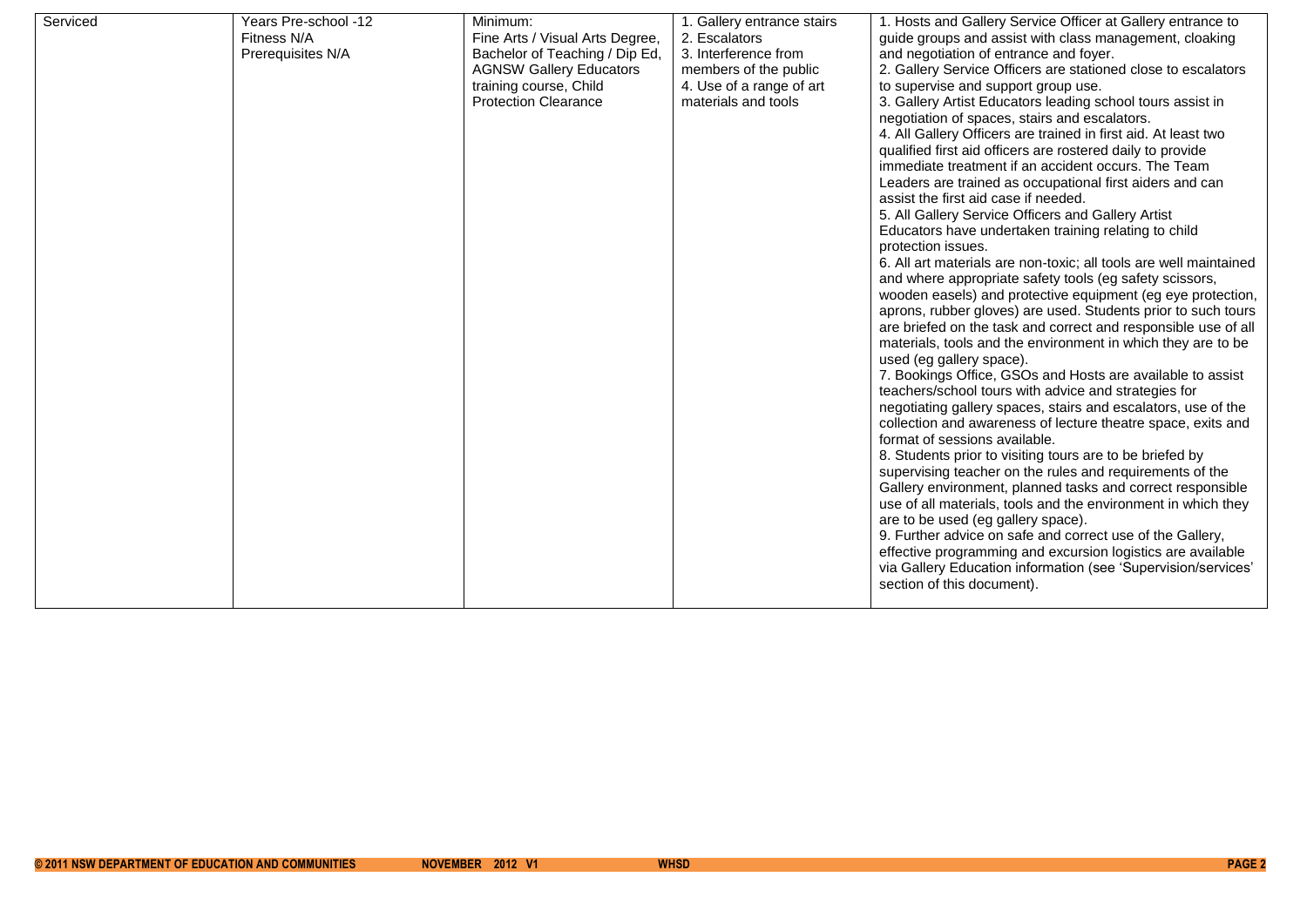| Self-guided, led by teacher                         | Years Pre-school -12 |                                                                                                                                              | Minimum:                                                                                    | As required for employment | 1. Gallery Host to guide groups and assist with class             |  |
|-----------------------------------------------------|----------------------|----------------------------------------------------------------------------------------------------------------------------------------------|---------------------------------------------------------------------------------------------|----------------------------|-------------------------------------------------------------------|--|
|                                                     | Fitness N/A          |                                                                                                                                              | Fine Arts / Visual                                                                          | by DEC                     | management and negotiation of entrance and foyer.                 |  |
|                                                     | Prerequisites N/A    |                                                                                                                                              | Arts Degree, Bachelor of                                                                    |                            | 2. Gallery Service Officers are stationed close to escalators     |  |
|                                                     |                      |                                                                                                                                              | Teaching / Dip Ed, AGNSW                                                                    |                            | to supervise and support group use.                               |  |
|                                                     |                      |                                                                                                                                              | <b>Gallery Educators training</b>                                                           |                            | 3. Bookings Office, GSOs and Hosts are available to assist        |  |
|                                                     |                      |                                                                                                                                              | course, Child Protection                                                                    |                            | teachers/school tours with advice and strategies for              |  |
|                                                     |                      |                                                                                                                                              | Clearance                                                                                   |                            | negotiating gallery spaces, stairs and escalators, use of the     |  |
|                                                     |                      |                                                                                                                                              |                                                                                             |                            | collection and awareness of lecture theatre space, exits and      |  |
|                                                     |                      |                                                                                                                                              |                                                                                             |                            | format of sessions available.                                     |  |
|                                                     |                      |                                                                                                                                              |                                                                                             |                            | 4. Students prior to visiting tours are to be briefed by          |  |
|                                                     |                      |                                                                                                                                              |                                                                                             |                            | supervising teacher on the rules and requirements of the          |  |
|                                                     |                      |                                                                                                                                              |                                                                                             |                            | Gallery environment, planned tasks and correct responsible        |  |
|                                                     |                      |                                                                                                                                              |                                                                                             |                            | use of all materials, tools and the environment in which they     |  |
|                                                     |                      |                                                                                                                                              |                                                                                             |                            | are to be used (eg gallery space)                                 |  |
|                                                     |                      |                                                                                                                                              |                                                                                             |                            | 5. All Gallery Officers are trained in first aid. At least two    |  |
|                                                     |                      |                                                                                                                                              |                                                                                             |                            | qualified first aid officers are rostered daily to provide        |  |
|                                                     |                      |                                                                                                                                              |                                                                                             |                            | immediate treatment if an accident occurs. The Team               |  |
|                                                     |                      |                                                                                                                                              |                                                                                             |                            | Leaders are trained as occupational first aiders and can          |  |
|                                                     |                      |                                                                                                                                              |                                                                                             |                            | assist the first aid case if needed.                              |  |
|                                                     |                      |                                                                                                                                              |                                                                                             |                            | 6. All Gallery Officers and Gallery Artist Educators              |  |
|                                                     |                      |                                                                                                                                              |                                                                                             |                            | have undertaken training relating to child protection issues.     |  |
|                                                     |                      |                                                                                                                                              |                                                                                             |                            | 7. Further advice on safe and correct use of the Gallery,         |  |
|                                                     |                      |                                                                                                                                              |                                                                                             |                            | effective programming and excursion logistics are available       |  |
|                                                     |                      |                                                                                                                                              |                                                                                             |                            | via Gallery Education information (see 'Supervision/services'     |  |
|                                                     |                      |                                                                                                                                              |                                                                                             |                            | section of this document).                                        |  |
|                                                     |                      |                                                                                                                                              |                                                                                             |                            |                                                                   |  |
| Outreach                                            | Years Pre-school -12 |                                                                                                                                              | Minimum:                                                                                    | Use of a range of          | 1. All art materials are non-toxic; all tools are well maintained |  |
|                                                     | Fitness N/A          |                                                                                                                                              | Fine Arts / Visual Arts Degree,                                                             | art materials and tools    | and where appropriate safety tools (eg safety scissors,           |  |
|                                                     | Prerequisites N/A    |                                                                                                                                              | Bachelor of Teaching / Dip Ed,                                                              |                            | wooden easels) and protective equipment (eg eye protection,       |  |
|                                                     |                      |                                                                                                                                              | <b>AGNSW Gallery Educators</b>                                                              |                            | aprons, rubber gloves) are used. Students prior to such tours     |  |
|                                                     |                      |                                                                                                                                              | training course, Child                                                                      |                            | are briefed on the task and correct and responsible use of all    |  |
|                                                     |                      |                                                                                                                                              | <b>Protection Clearance</b>                                                                 |                            | materials, tools and the environment in which they are to be      |  |
|                                                     |                      |                                                                                                                                              |                                                                                             |                            | used (eg classroom)                                               |  |
|                                                     |                      |                                                                                                                                              |                                                                                             |                            |                                                                   |  |
| <b>Equipment</b>                                    |                      | Easels, paint brushes, scissors, eye protection (where appropriate), aprons, plastic gloves.                                                 |                                                                                             |                            |                                                                   |  |
| List any equipment, including personal protective   |                      |                                                                                                                                              | The above are the most common and generally used equipment across the majority of programs. |                            |                                                                   |  |
| equipment, to be provided for use during the        |                      |                                                                                                                                              |                                                                                             |                            |                                                                   |  |
| activities/programs.                                |                      |                                                                                                                                              |                                                                                             |                            |                                                                   |  |
|                                                     |                      | All electrical equipment is tested and encased.                                                                                              |                                                                                             |                            |                                                                   |  |
|                                                     |                      |                                                                                                                                              |                                                                                             |                            |                                                                   |  |
|                                                     |                      | Is all equipment at the venue maintained in accordance with the WHS Regulation, appropriate standards and codes of practice?                 |                                                                                             |                            |                                                                   |  |
|                                                     |                      | Yes $\boxtimes$ No $\square$                                                                                                                 |                                                                                             |                            |                                                                   |  |
| Other requirements                                  |                      | Covered footware, comfortable footware for walking within the Gallery but also to and from transport points outside the Gallery. The Gallery |                                                                                             |                            |                                                                   |  |
| Where relevant, list other requirements such as     |                      | recommends hats, sunscreen and other appropriate sun protection if the school anticipates eating lunch in the Domain while visiting the      |                                                                                             |                            |                                                                   |  |
| clothing, footwear and sun screen that participants |                      | Gallery. Water is also recommended, particularly in the spring and summer months so students and teachers are well hydrated. The Gallery     |                                                                                             |                            |                                                                   |  |
| are required to bring. Indicate if any items are    |                      | also recommends that contingencies for wet weather are made. The Gallery has no wet weather facilities for schools to eat their lunches,     |                                                                                             |                            |                                                                   |  |
| provided by the venue                               |                      | and appropriate wet weather gear for students and teachers should be prepared.                                                               |                                                                                             |                            |                                                                   |  |
|                                                     |                      |                                                                                                                                              |                                                                                             |                            |                                                                   |  |